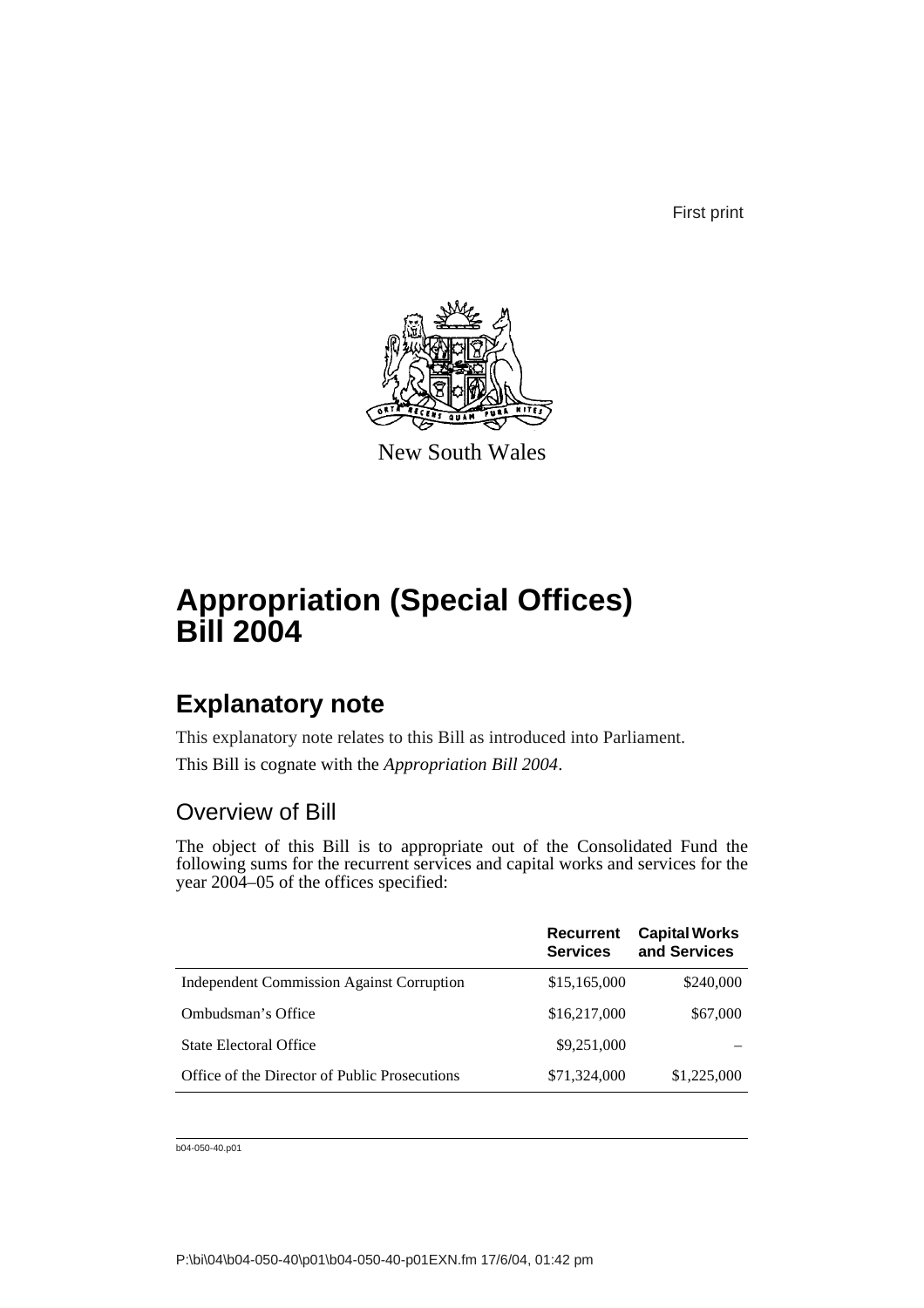Appropriation (Special Offices) Bill 2004

Explanatory note

Explanatory note page 2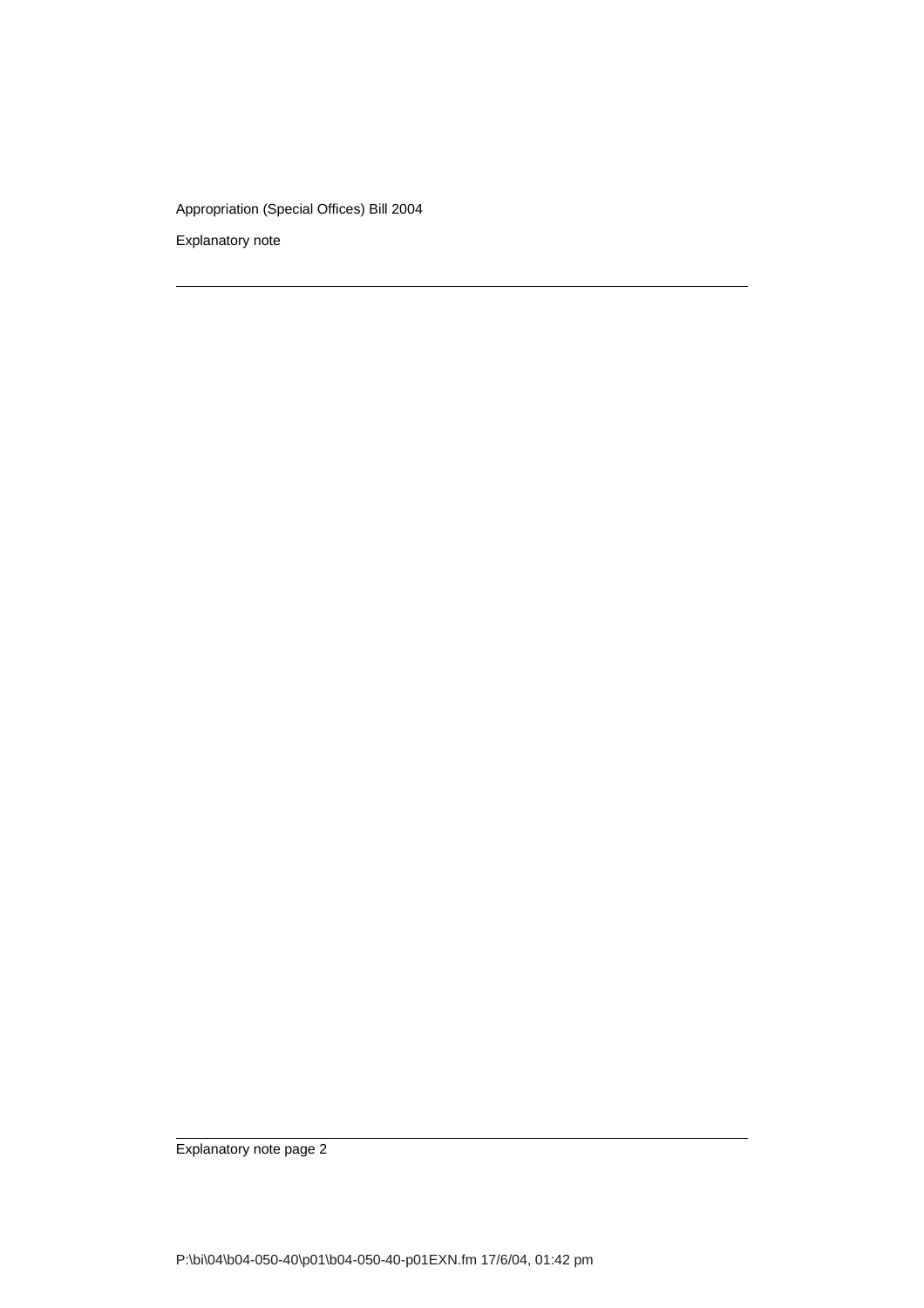First print



New South Wales

# **Appropriation (Special Offices) Bill 2004**

## **Contents**

|    |                                                                                                   | Page |
|----|---------------------------------------------------------------------------------------------------|------|
|    | Name of Act                                                                                       | 2    |
| 2  | Commencement                                                                                      | 2    |
| 3  | Interpretation                                                                                    | 2    |
| 4  | Appropriation from Consolidated Fund 2004-05 for recurrent<br>services of certain offices         | 2    |
| 5. | Appropriation from Consolidated Fund 2004–05 for capital<br>works and services of certain offices | 2    |
| 6  | Premier                                                                                           | 3    |
|    | <b>Attorney General</b>                                                                           | 4    |
| 8  | Variation of authorised payments from Consolidated Fund                                           | 4    |
| 9  | Appointment of person to carry out the functions of the<br>Treasurer under section 8              | 5    |

b04-050-40.p01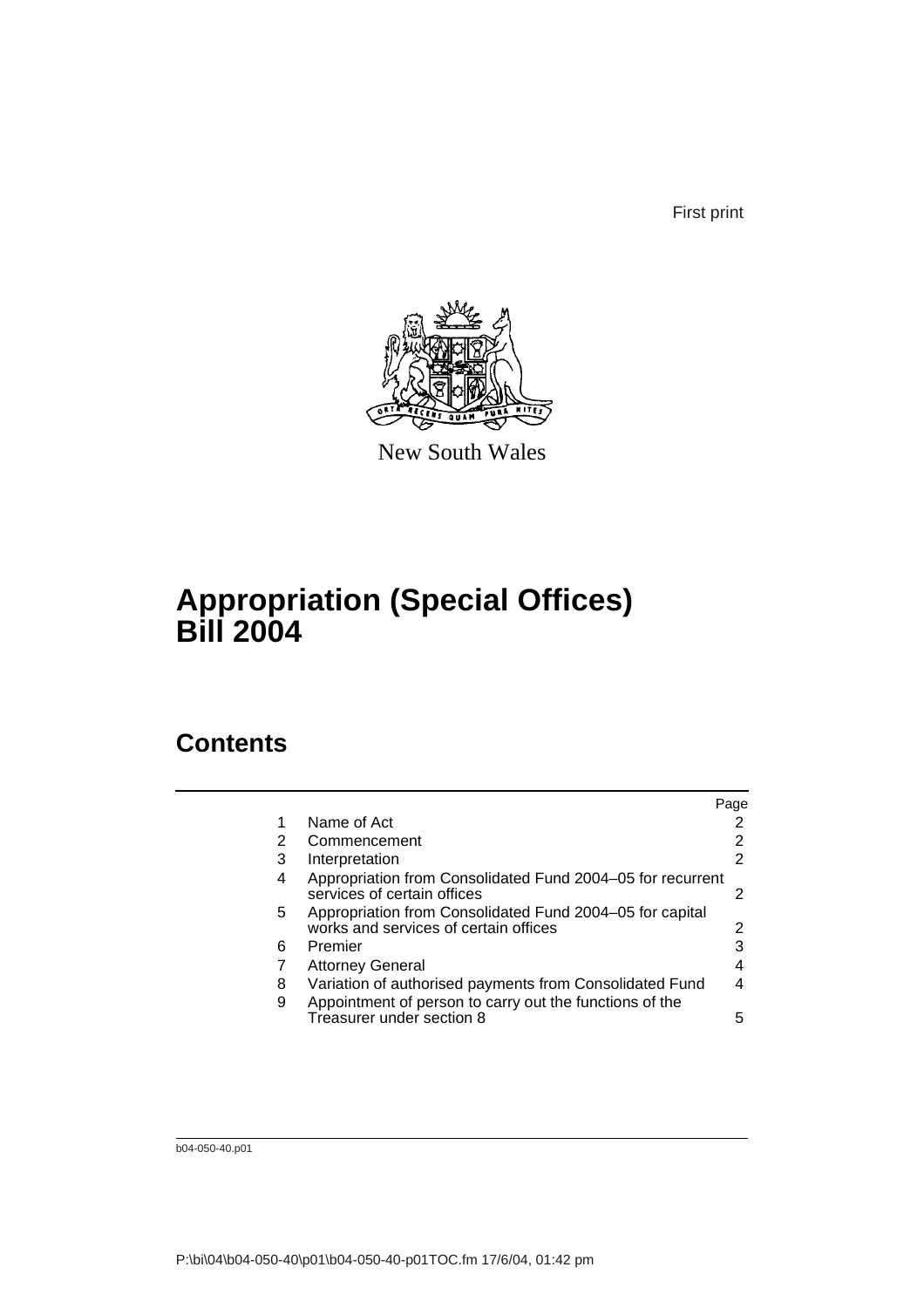## Appropriation (Special Offices) Bill 2004

**Contents** 

Page

Contents page 2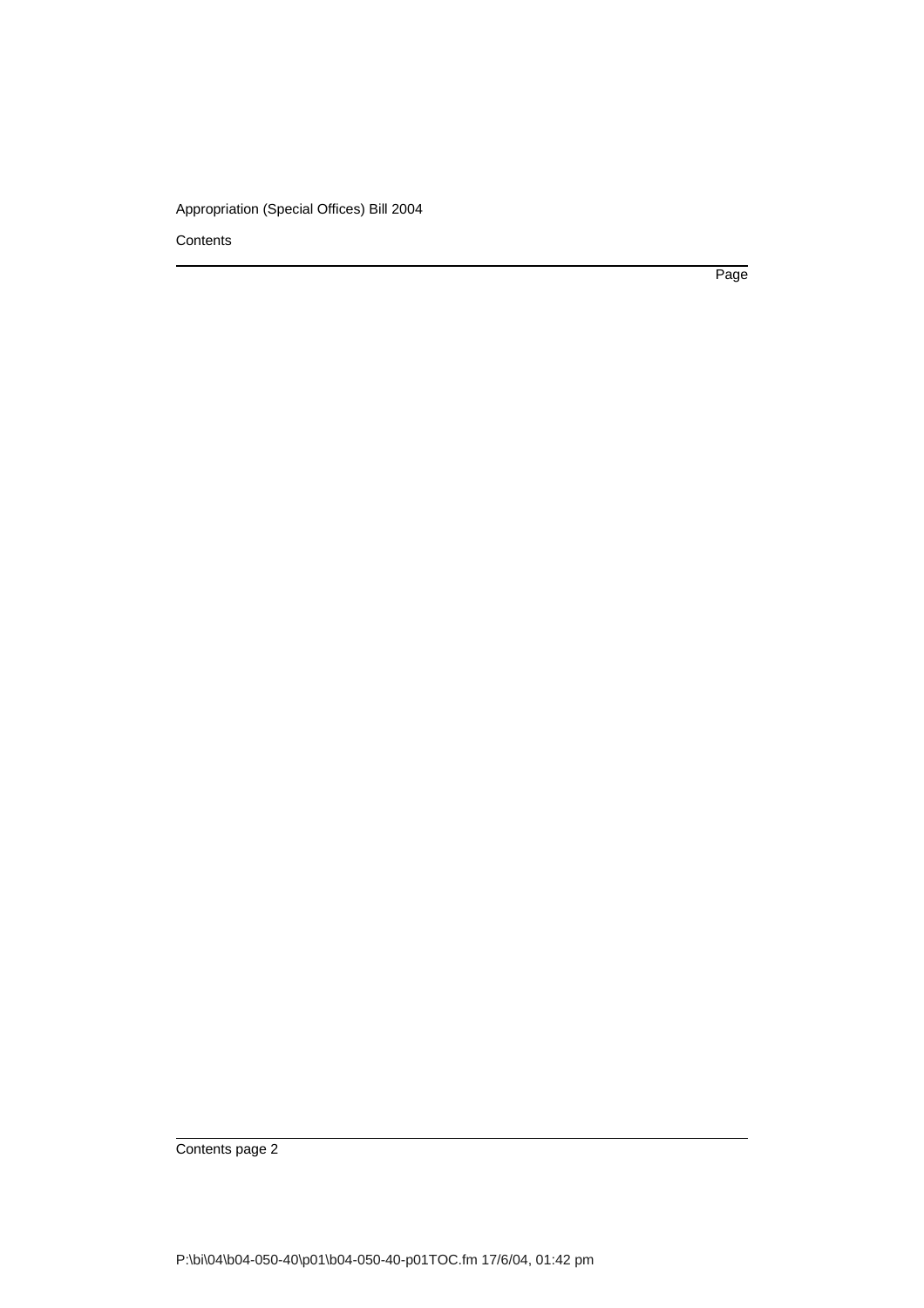

New South Wales

# **Appropriation (Special Offices) Bill 2004**

No , 2004

#### **A Bill for**

An Act to appropriate out of the Consolidated Fund sums for the recurrent services and capital works and services of certain offices for the year 2004–05.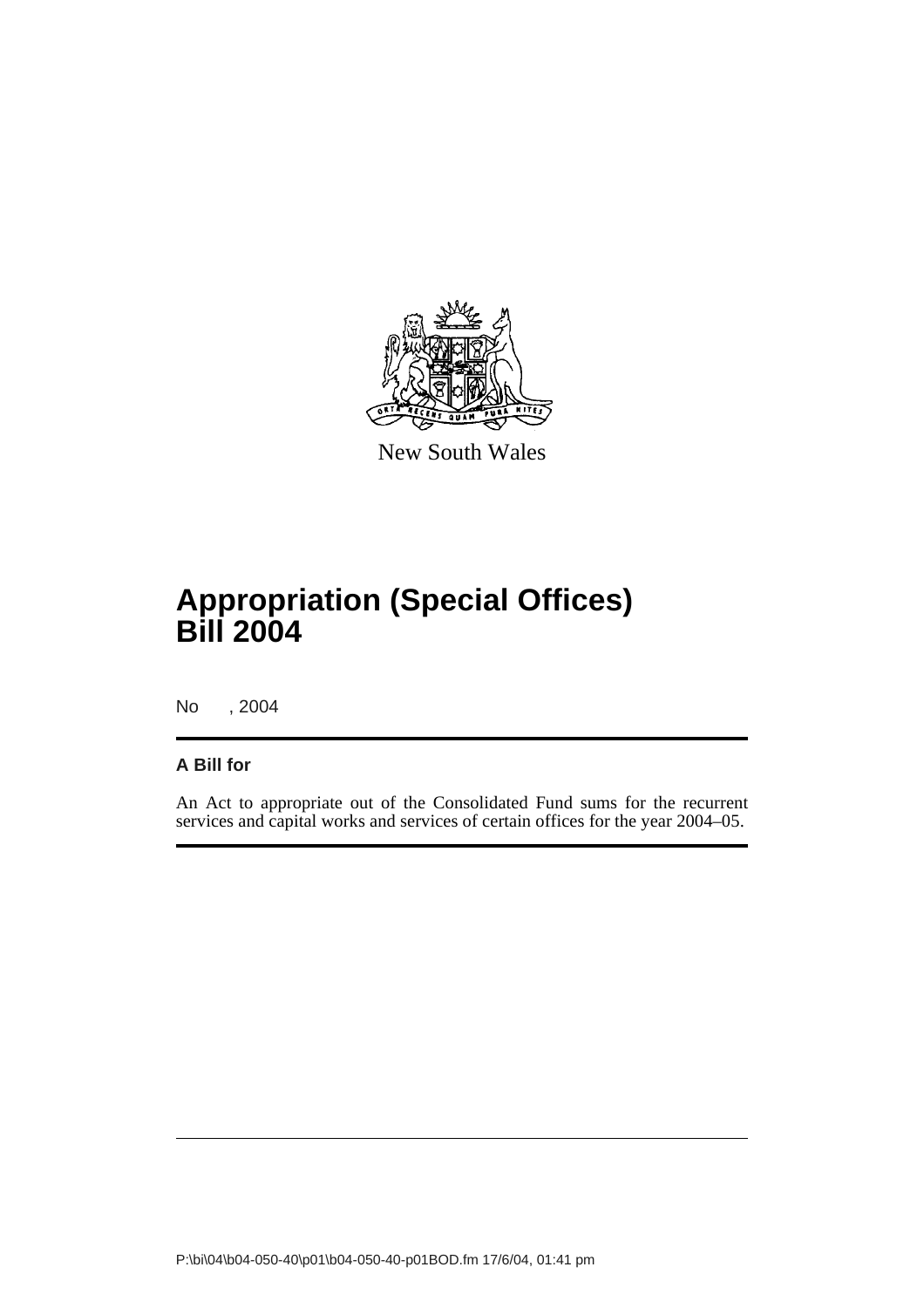| The Legislature of New South Wales enacts: |     |                                                                                                                                                                                                                                                                                                                                                          | 1                          |
|--------------------------------------------|-----|----------------------------------------------------------------------------------------------------------------------------------------------------------------------------------------------------------------------------------------------------------------------------------------------------------------------------------------------------------|----------------------------|
| 1                                          |     | <b>Name of Act</b>                                                                                                                                                                                                                                                                                                                                       | 2                          |
|                                            |     | This Act is the <i>Appropriation (Special Offices) Act 2004</i> .                                                                                                                                                                                                                                                                                        | $\mathbf 3$                |
| $\mathbf{2}$                               |     | <b>Commencement</b>                                                                                                                                                                                                                                                                                                                                      | 4                          |
|                                            |     | This Act commences or is taken to have commenced on 1 July 2004.                                                                                                                                                                                                                                                                                         | 5                          |
| 3                                          |     | Interpretation                                                                                                                                                                                                                                                                                                                                           | 6                          |
|                                            | (1) | In this Act, a reference to the year 2004–05 is a reference to the year<br>from 1 July 2004 to 30 June 2005.                                                                                                                                                                                                                                             | $\boldsymbol{7}$<br>8      |
|                                            | (2) | A reference in the <i>Public Finance and Audit Act 1983</i> to an or the<br>Appropriation Act includes a reference to this Act.                                                                                                                                                                                                                          | $9\,$<br>10                |
| 4                                          |     | Appropriation from Consolidated Fund 2004-05 for recurrent<br>services of certain offices                                                                                                                                                                                                                                                                | 11<br>12                   |
|                                            | (1) | Out of the Consolidated Fund there are hereby appropriated the<br>sums identified in sections 6 and 7, as the sums appropriated by this<br>Act for recurrent services, which sums may be issued and applied<br>for or towards the several uses and purposes expressed in those<br>sections for recurrent services for the year 2004–05.                  | 13<br>14<br>15<br>16<br>17 |
|                                            | (2) | The total sum appropriated out of the Consolidated Fund for<br>recurrent services for the year 2004–05, in accordance with the<br>provisions of sections 6 and 7, is the sum of \$111,957,000.                                                                                                                                                           | 18<br>19<br>20             |
|                                            | (3) | Any amounts expended for recurrent services under section 25 of<br>the Public Finance and Audit Act 1983 or any Supply Act on or after<br>1 July 2004 and before the date of assent to this Act are taken to have<br>been expended out of such of the sums for recurrent services set out<br>in sections 6 and 7, as may be determined by the Treasurer. | 21<br>22<br>23<br>24<br>25 |
| 5                                          |     | Appropriation from Consolidated Fund 2004-05 for capital works<br>and services of certain offices                                                                                                                                                                                                                                                        | 26<br>27                   |
|                                            | (1) | Out of the Consolidated Fund there are hereby appropriated the<br>sums identified in sections 6 and 7, as the sums appropriated by this<br>Act for capital works and services, which sums may be issued and<br>applied for or towards the several uses and purposes expressed in<br>those sections for capital works and services for the year 2004–05.  | 28<br>29<br>30<br>31<br>32 |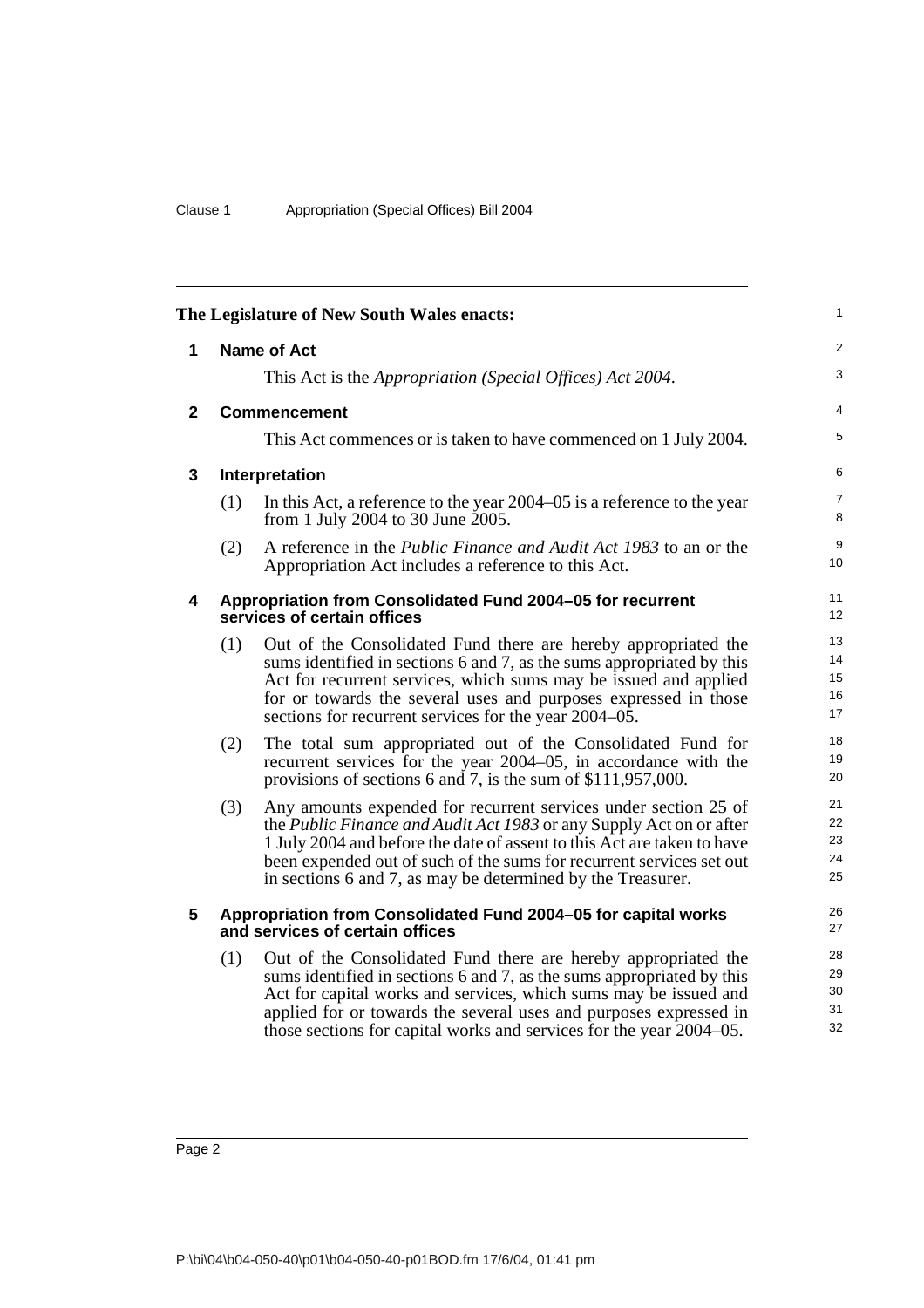14 15 16

**\$,000**

(2) The total sum appropriated out of the Consolidated Fund for capital works and services for the year 2004–05, in accordance with the provisions of sections 6 and 7, is the sum of \$1,532,000. (3) Any amounts expended for capital works and services under section 25 of the *Public Finance and Audit Act 1983* or any Supply Act on or after 1 July 2004 and before the date of assent to this Act are taken to have been expended out of such of the sums for capital works and services set out in sections 6 and 7, as may be determined by the Treasurer.

#### **6 Premier**

(1) RECURRENT SERVICES: The sum of \$40,633,000 is hereby appropriated to the Premier for the recurrent services of the following:

|     |                                                  | J.UUU  |
|-----|--------------------------------------------------|--------|
| 01. | <b>Independent Commission Against Corruption</b> | 15,165 |
| 02. | Ombudsman's Office                               | 16,217 |
| 03. | State Electoral Office                           | 9.251  |
|     | Total, Recurrent Services                        | 40.633 |

(2) CAPITAL WORKS AND SERVICES: The sum of \$307,000 is hereby appropriated to the Premier for the capital works and services of the following:

|                                               | \$,000 |
|-----------------------------------------------|--------|
| 01. Independent Commission Against Corruption | 240    |
| 02. Ombudsman's Office                        | 67     |
| Total, Capital Works and Services             | 307    |

Page 3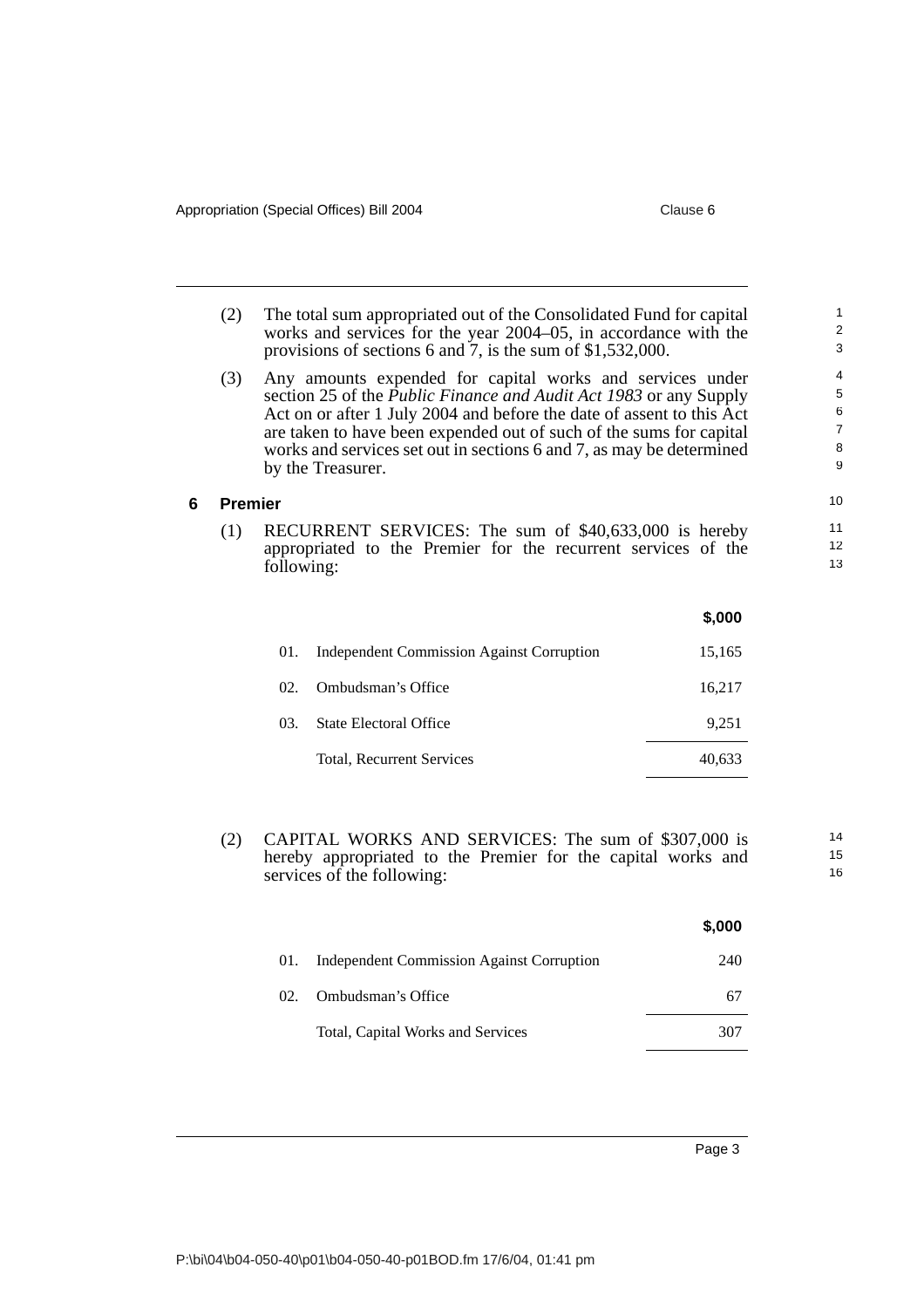#### **7 Attorney General**

(1) RECURRENT SERVICES: The sum of \$71,324,000 is hereby appropriated to the Attorney General for the recurrent services of the following:

|                                               | \$.000 |
|-----------------------------------------------|--------|
| Office of the Director of Public Prosecutions | 71.324 |
| <b>Total, Recurrent Services</b>              | 71.324 |

**\$,000**

5 6 7

(2) CAPITAL WORKS AND SERVICES: The sum of \$1,225,000 is hereby appropriated to the Attorney General for the capital works and services of the following:

|                                               | \$,000 |
|-----------------------------------------------|--------|
| Office of the Director of Public Prosecutions | 1.225  |
| Total, Capital Works and Services             | 1.225  |

#### **8 Variation of authorised payments from Consolidated Fund**

- (1) In this section, *purpose* means a purpose specified in section 6 or 7 in relation to a Minister to which a sum is appropriated for recurrent services or for capital works and services.
- (2) Payment of a sum appropriated under section 6 or 7 for a purpose may not be made in excess of the sum specified for the purpose, except as provided by this section or Division 4 of Part 2 of the *Public Finance and Audit Act 1983*.
- (3) If the exigencies of government so require, the Treasurer may authorise the payment of a sum in excess of the amount specified for a purpose, but only if an equivalent sum is not paid out for another purpose, whether the other purpose is specified in relation to the same or a different Minister, subject to subsection (4).

Page 4